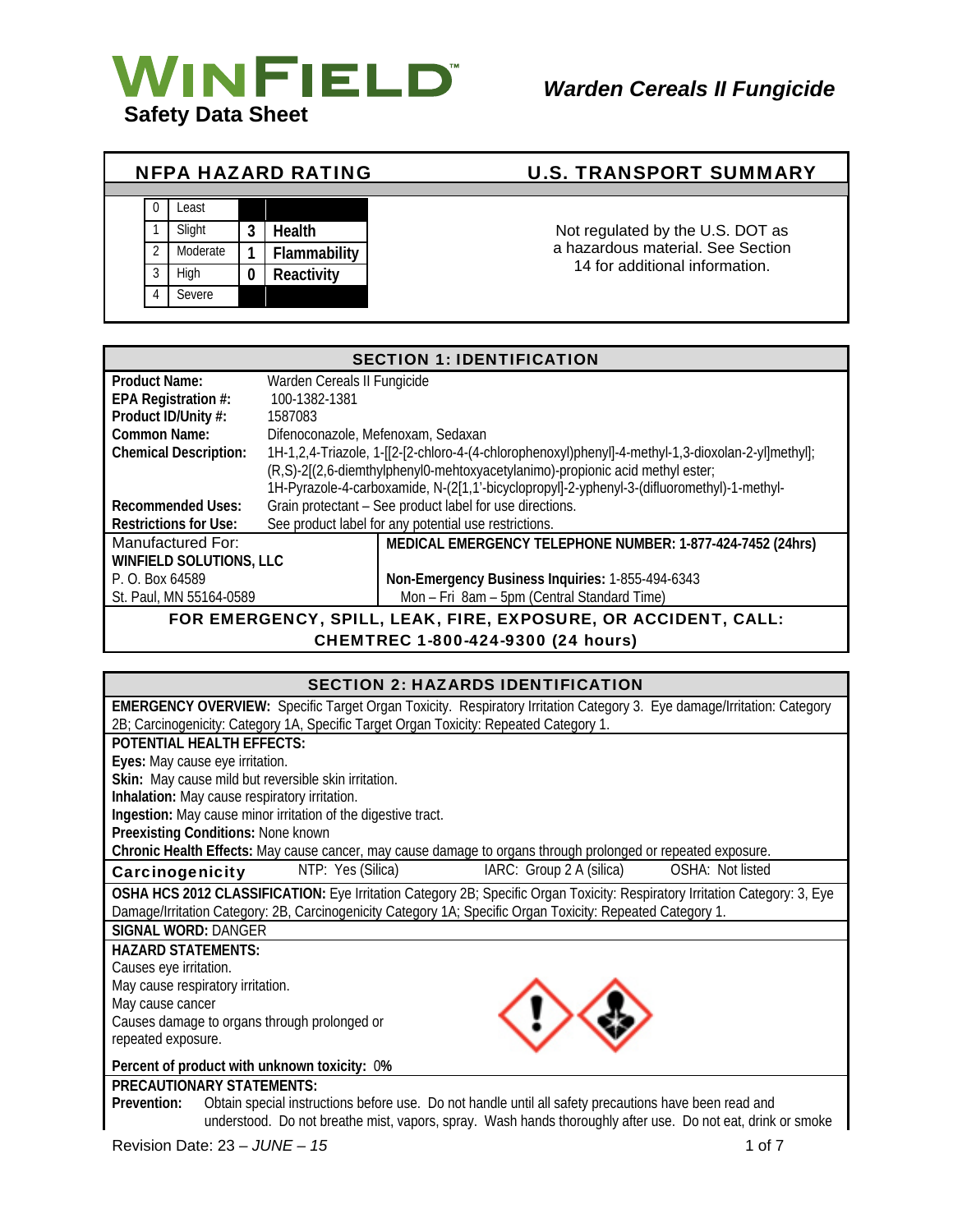when using this product. Use only outdoors or in well ventilated area. West protective gloves, protective clothing, eye protection. **Response:** If inhaled: remove person to fresh air and keep comfortable for breathing. If in eyes: Rinse cautiously with water for several minutes. Remove contact lenses, if present and easy to do. Continue rinsing. If eye irritation persists, get medical advice. If exposed or concerned, get medical advice/attention. Call poison center or doctor if you feel unwell. **Storage:** Store locked up **Disposal** Dispose of contents and container in accordance with local regulations.

| <b>SECTION 3: COMPOSITION/INFORMATION ON INGREDIENTS</b>                                                       |                     |                     |  |
|----------------------------------------------------------------------------------------------------------------|---------------------|---------------------|--|
| Ingredient                                                                                                     | $%$ (wt)            | CAS Reg. #          |  |
| Crystalline Silica, Quartz & Cristobalite                                                                      | <b>Trade Secret</b> | 14808-60-7          |  |
| Glycerin                                                                                                       | <b>Trade Secret</b> | 56-81-5             |  |
| Montmorillonite Clay                                                                                           | <b>Trade Secret</b> | <b>Trade Secret</b> |  |
| Other ingredients                                                                                              | 91.46%              | <b>Trade Secret</b> |  |
| Difenoconazole                                                                                                 | 5.86%               | 119446-68-3         |  |
| Mefenoxam                                                                                                      | 1.46%               | 70630-17-0 &        |  |
|                                                                                                                |                     | 69516-34-3          |  |
| Sedaxane                                                                                                       | 1.22%               | 874967-67-6         |  |
| *Ingredients not precisely identified are proprietary or non-hazardous. Values are not product specifications. |                     |                     |  |
| See Section 8 for exposure limits.                                                                             |                     |                     |  |

|                                                                                                                              | <b>SECTION 4: FIRST AID MEASURES</b>                                                                                                                                                                                                                                                                                               |  |  |
|------------------------------------------------------------------------------------------------------------------------------|------------------------------------------------------------------------------------------------------------------------------------------------------------------------------------------------------------------------------------------------------------------------------------------------------------------------------------|--|--|
| Have the product container, label or Safety Data Sheet with you when calling a poison control center or doctor, or going for |                                                                                                                                                                                                                                                                                                                                    |  |  |
| treatment.                                                                                                                   |                                                                                                                                                                                                                                                                                                                                    |  |  |
| Inhalation:                                                                                                                  | If inhaled: move the person to fresh air. If the person is not breathing, call 911 or an ambulance, then give<br>artificial respiration, preferably mouth to mouth if possible. Call medical emergency assistance number 1-                                                                                                        |  |  |
|                                                                                                                              | 877-424-7452 or doctor for further treatment advice.                                                                                                                                                                                                                                                                               |  |  |
| Ingestion:                                                                                                                   | If swallowed: Call medical emergency assistance number 1-877-424-7452 or doctor for further treatment<br>advice. Have the person sip a glass of water if able to swallow. Do not induce vomiting unless told to do so<br>after calling 1-877-425-7452 or by a poison control center or doctor. Do not give anything by mouth to an |  |  |
|                                                                                                                              | unconscious person.                                                                                                                                                                                                                                                                                                                |  |  |
| Eyes:                                                                                                                        | If in eyes: Hold eye open and rinse slowly and gently with water for 15-20 minutes. Remove contact lenses,<br>if present, after 5 minutes, then continue rinsing eye. Call medical emergency assistance number 1-877-<br>424-7452 or doctor for further treatment advice.                                                          |  |  |
| Skin:                                                                                                                        | If on skin or clothing: Take of contaminated clothing. Rinse skin immediately with plenty of water or 15-20                                                                                                                                                                                                                        |  |  |
|                                                                                                                              | minutes. Call medical emergency assistance number 1-877-424-7452 or doctor for further treatment advice.                                                                                                                                                                                                                           |  |  |
| Most important symptoms/effects                                                                                              |                                                                                                                                                                                                                                                                                                                                    |  |  |
|                                                                                                                              | Eye irritation                                                                                                                                                                                                                                                                                                                     |  |  |
|                                                                                                                              | Respiratory irritation                                                                                                                                                                                                                                                                                                             |  |  |
|                                                                                                                              |                                                                                                                                                                                                                                                                                                                                    |  |  |
|                                                                                                                              | Indication of immediate medical attention and special treatment needed:                                                                                                                                                                                                                                                            |  |  |
|                                                                                                                              | There is no specific antidote if this product is ingested.                                                                                                                                                                                                                                                                         |  |  |
|                                                                                                                              | Treat symptomatically                                                                                                                                                                                                                                                                                                              |  |  |

### SECTION 5: FIRE FIGHTING MEASURES

**Suitable Extinguishing Media:** Use dry chemical, foam or CO2 extinguishing media. If water is used to fight fire, dike and collect runoff.

**Unsuitable Extinguishing Media:** Use dry chemical, foam or CO2 extinguishing media. If water is used to fight fire, dike and collect runoff.

**Special Fire Fighting Procedures:** Wear full protective clothing and self-contained breathing apparatus. Evacuate nonessential personnel form the area to prevent human exposure to fire, smoke, fumes or products of combustion. **Hazardous Combustion Products:** During a fire, irritating and possibly toxic gases may be generated by thermal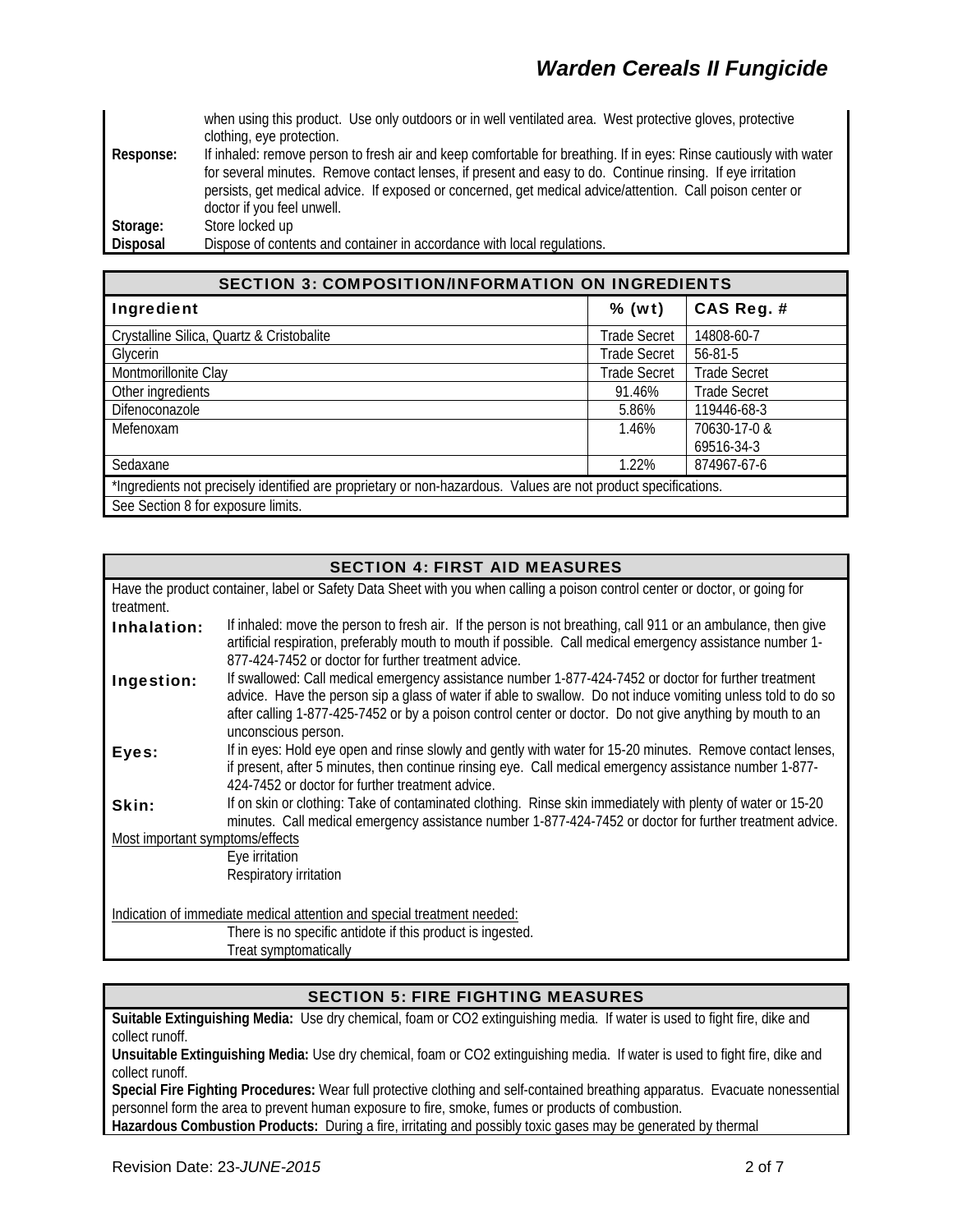decomposition or combustion.

#### SECTION 6: ACCIDENTAL RELEASE MEASURES

**Personal Precautions:** Refer to Section 8 for personal protective equipment to be worn during containment and clean-up of a spill involving this product.

**Environmental Precautions:** Keep spilled product from entering sewers or waterways.

**Methods for Containment and Clean up:** Control the spill at it source. Contain the spilled to prevent from spreading or contaminating soil or from entering sewage and drainage systems or any body of water. Clean up spills immediately, observing precautions outlined in Section 8. Cover entire spill with absorbing material and place into compatible disposal container. Scrub area with hard water detergent (e.g. commercial products with as Tide, Joy, Spic and Span). Pick up wash liquid with additional absorbent and place into compatible disposal container. Once all material is cleaned up and placed in a disposal container, seal container and arrange for disposition.

**Other Information:** None known

### SECTION 7: HANDLING AND STORAGE

**Handling:** Store the material in a well ventilated, secure area out of reach of children and domestic animals. Do not store food, beverages or tobacco products in the storage area. Prevent eating, drinking, tobacco use, and cosmetic application in areas where there is a potential for exposure to the material. Wash thoroughly with soap and water after handling. **Storage:** Store locked up.

**Minimum Storage Temperature:** Not determined

**Other Precautions:** Consult Federal, state and local laws and regulations pertaining to storage.

#### SECTION 8: EXPOSURE CONTROLS/PERSONAL PROTECTION

#### **THE FOLLOWING RECOMMENDATIONS FOR EXPOSURE CONTROLS/PERSONAL PROTECTION ARE INTENDED FOR MANUFACTURE, FORMULATION AND PACKAING OF THIS PRODUCT.**

#### **FOR COMMERCIAL APPLICATIONS AND/OR ON-FARM APPLICATIONS CONSULT THE PRODUCT LABEL**

| <b>Exposure Guidelines</b>                                                                                                       |                                    |                                     |                          |  |
|----------------------------------------------------------------------------------------------------------------------------------|------------------------------------|-------------------------------------|--------------------------|--|
| Component:                                                                                                                       | <b>OSHA PEL</b>                    | <b>ACGIHTLV</b>                     | NIOSH REL                |  |
| Crystalline Silica, Quartz and Cristobalite                                                                                      | 10mg/m <sup>3</sup> /(%SiO2+2)     | $0.025$ mg/m <sup>3</sup>           | $0.05$ mg/m <sup>3</sup> |  |
|                                                                                                                                  | (respirable dust)                  | (respirable silica)                 | (respirable dust)        |  |
| Glycerin                                                                                                                         | 15 mg/m <sup>3</sup> TWA(total); 5 | Not Established                     |                          |  |
|                                                                                                                                  | mg/m <sup>3</sup> TWA (respirable) |                                     |                          |  |
| Montmorillonite Clay                                                                                                             | 15 mg/m <sup>3</sup> TWA(total); 5 | 10 mg.m3 TWA (total);               |                          |  |
|                                                                                                                                  | mg/m <sup>3</sup> TWA (respirable) | 3mg/m <sup>3</sup> TWA (respirable) |                          |  |
| Other Ingredients                                                                                                                | Not Applicable                     | Not Applicable                      |                          |  |
| Difenoconazole                                                                                                                   | Not Established                    | Not Established                     |                          |  |
| Mefenoxam                                                                                                                        | Not Established                    | Not Established                     |                          |  |
| Sedaxane                                                                                                                         | Not established                    | Not Established                     |                          |  |
| Respiratory Protection: For most well-ventilated conditions, no respiratory protection should be needed. If used in a poorly     |                                    |                                     |                          |  |
| ventilated area, use a NIOSH approved air-purifying respirator with cartridges/canisters approved for general particulates.      |                                    |                                     |                          |  |
| <b>Engineering Controls:</b><br>Use effective engineering controls to comply with occupational exposure limits (if               |                                    |                                     |                          |  |
| applicable).                                                                                                                     |                                    |                                     |                          |  |
| Ingestion: Prevent eating, drinking, tobacco usage and cosmetic application in areas where there is a potential for exposure to  |                                    |                                     |                          |  |
| the material. Wash thoroughly with soap and water after handling.                                                                |                                    |                                     |                          |  |
| Eye Protection: Where eye contact is likely, use chemical splash goggles.                                                        |                                    |                                     |                          |  |
| Skin Protection: Were contact is likely, wear chemical-resistant gloves (such as barrier laminate, butyl rubber, nitrile rubber, |                                    |                                     |                          |  |
| neoprene rubber, natural rubber, polyethylene, polyvinyl chloride [PVC] or Viton), coveralls, socks and chemical-resistant       |                                    |                                     |                          |  |
| footwear.                                                                                                                        |                                    |                                     |                          |  |
| Inhalation: A respirator is not normally required when handling this substance. Use effective engineering controls to comply     |                                    |                                     |                          |  |
| with occupational exposure limits.                                                                                               |                                    |                                     |                          |  |
| Work/Hygienic Practices: Never eat, drink, nor use tobacco in work areas. Practice good hygiene after using this material,       |                                    |                                     |                          |  |
| especially before eating, drinking, smoking, using the toilet, or applying cosmetics.                                            |                                    |                                     |                          |  |

In case of emergency spills, use NIOSH approved respirator with any N, R, P, and HE filter.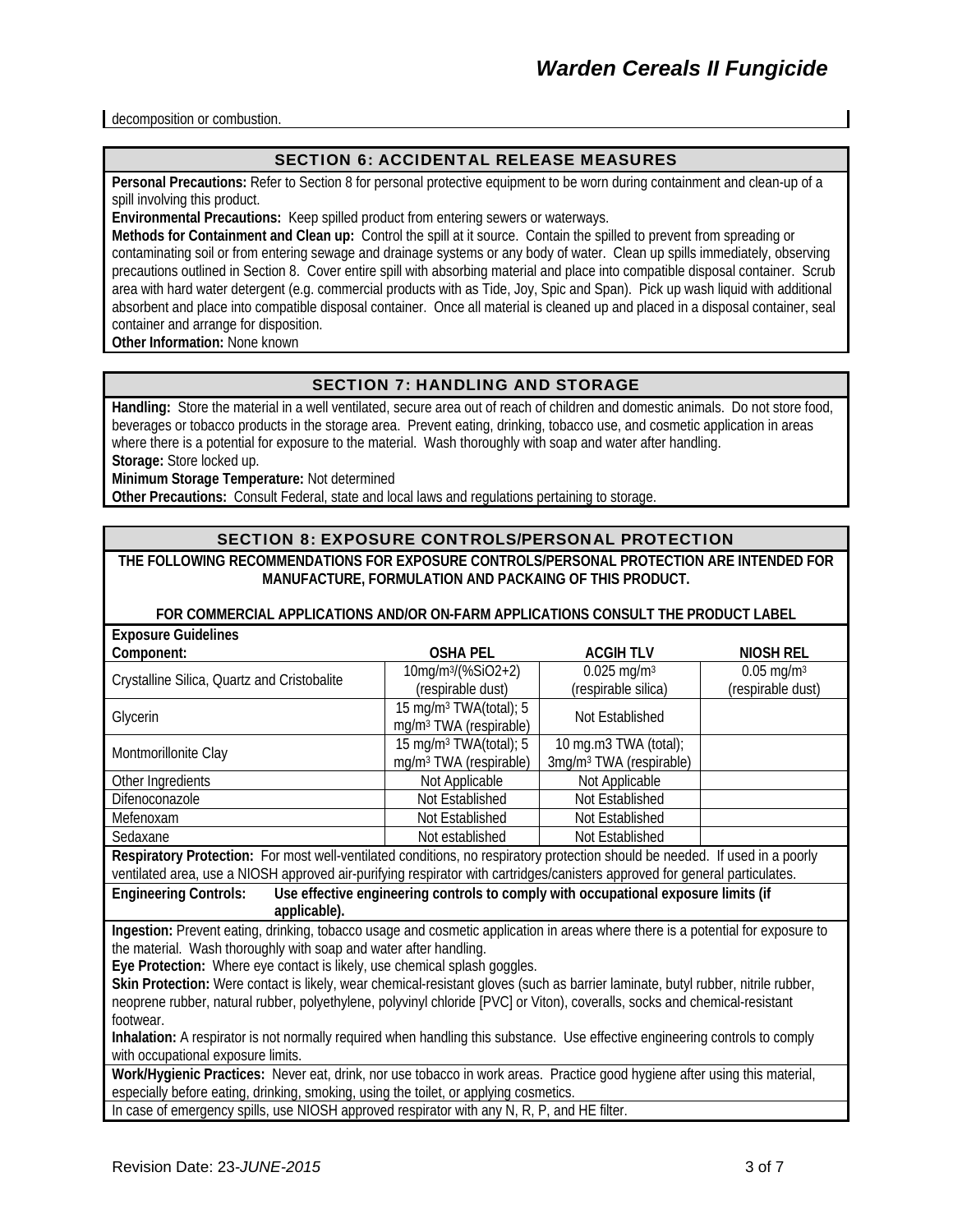| <b>SECTION 9: PHYSICAL AND CHEMICAL PROPERTIES</b> |                                                                                                                                                  |                                      |                                             |
|----------------------------------------------------|--------------------------------------------------------------------------------------------------------------------------------------------------|--------------------------------------|---------------------------------------------|
| <b>Physical State:</b>                             | Liquid                                                                                                                                           | Specific Gravity $(H_2O=1)$ :        | 0.9303                                      |
| Odor:                                              | Faint paint                                                                                                                                      | Density (Ibs/gallon):                | 1.13 g/ml; 9.31 lbs/gal                     |
| Vapor Pressure (mm Hg):                            | Difenoconazole 2.5x10(-10)<br>mmHg @77° F (25 °C)<br>Mefenoxam 2.5 x 10 (-5)<br>mmHg @ 77°F (25°C)<br>Sedaxane 4.9x10 )-10) mmHg<br>@ 68% (20°C) | <b>Melting Point/Freezing Point:</b> | Not Available                               |
| Vapor Density (Air=1):                             | Not determined                                                                                                                                   | <b>Boiling Point/Range:</b>          | Not Available                               |
| Solubility in Water (wt %):                        | Difenoconozale 15mg/l @ 77°F<br>$(25^{\circ}C)$<br>Mefenoxam 26g/l @<br>77°F(25°C)<br>Sedaxane 14 mg/l @ 77°F<br>$(25^{\circ}C)$                 | pH:                                  | 6.0-7.5 (neat $68^{\circ}F - 72^{\circ}F$ ) |
| Viscosity (centistokes):                           | Not determined                                                                                                                                   | <b>Flash Point:</b>                  | >214°F (Pensky-Martens<br>CC)               |
| Appearance and odor:                               | Red, opaque liquid                                                                                                                               |                                      |                                             |

### SECTION 10: STABILITY AND REACTIVITY

**Reactivity:** Not reactive

**Chemical Stability:** Product is stable under normal storage and storage conditions. **Possibility of Hazardous Reactions:** Will not occur

**Conditions to Avoid:** Not available

**Incompatible Materials:** None known

**Hazardous Decomposition Products:** Not available.

| <b>SECTION 11: TOXICOLOGICAL INFORMATION</b> |                                                                                                                     |  |
|----------------------------------------------|---------------------------------------------------------------------------------------------------------------------|--|
| <b>ACUTE TOXICITY</b>                        |                                                                                                                     |  |
| Eye Effects:                                 | Minimally irritating (Rat).                                                                                         |  |
| Dermal Effects:                              | Non-Irritating (Rat), Skin Sensitization: Not a sensitizer (Guinea Pig); LD50 (Rat) >5050 mg/kg                     |  |
|                                              | body weight                                                                                                         |  |
| <b>Acute Inhalation Effects:</b>             | LC50 (Rat): $>2.63$ mg/lk air - 4 hours                                                                             |  |
| <b>Acute Oral Effects:</b>                   | See Ingestion                                                                                                       |  |
| Ingestion:                                   | Oral (LD50 Female Rat) > 5000 mg/kg body weight                                                                     |  |
|                                              |                                                                                                                     |  |
| <b>CHRONIC TOXICITY</b>                      |                                                                                                                     |  |
| <b>Chronic Effects:</b>                      | Difenoconozale: Kidney and liver effects at high doses (>5000ppm; rats), eye effects in dogs at<br>high dose levels |  |
|                                              | Mefenoxan: Liver effects at high dose animal tests.                                                                 |  |
|                                              | Sedaxane: STOT-Repeated exposure: No adverse effect has been observed in chronic toxicity<br>tests.                 |  |
| Carcinogenicity:                             | Difenoconozale: Did not show carcinogenic effects in animal experiments<br>Mefenoxan: Non Observed                  |  |
|                                              | Sedaxane: At extremely high doses, numerically higher incidences of uterine, thyroid and liver                      |  |
|                                              | tumors (make and/or female rates) and liver tumors (male mice) were within range of normal                          |  |
|                                              | background variation and thus considered unrelated to treatment. Some Regulatory Authorities                        |  |
|                                              | have taken a more conservative position that these high-dose findings are treatment related in                      |  |
|                                              | rats and mice. The dose levels where these finding occur are not relevant to human exposure                         |  |
|                                              | levels.                                                                                                             |  |
| Mutagenicity:                                | Did not show mutagenic effects in animal experiments.                                                               |  |
| Teratogenicity:                              | Did not show teratogenic effect in animal experiments                                                               |  |
| <b>Reproductive Toxicity:</b>                | Difenoconozale: None Observed                                                                                       |  |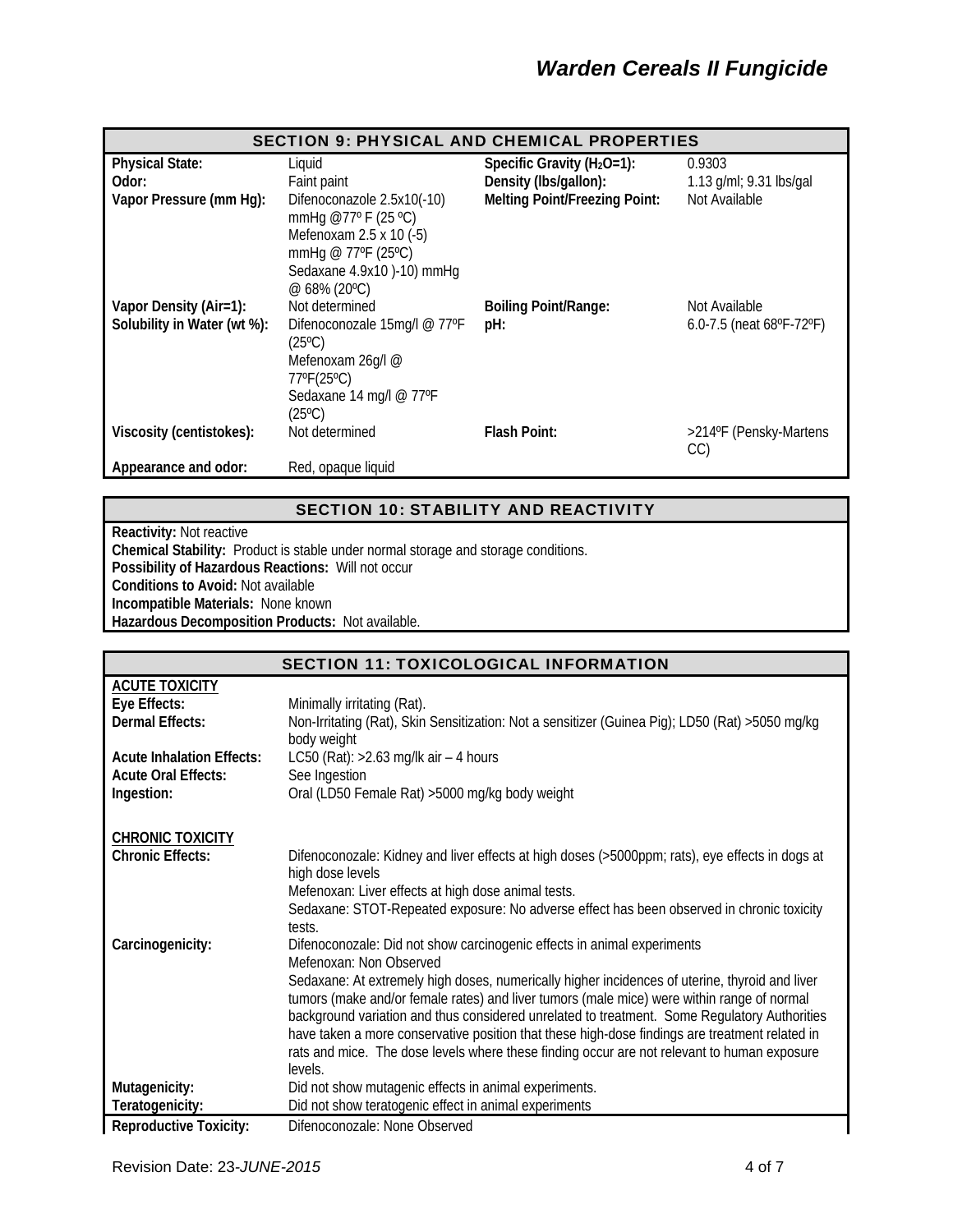# *Warden Cereals II Fungicide*

|                                                                       | Mefenoxan: None Observed   |                                                                                                                                                                                 |
|-----------------------------------------------------------------------|----------------------------|---------------------------------------------------------------------------------------------------------------------------------------------------------------------------------|
|                                                                       |                            | Sedaxane: Did not show reproductive toxicity effects in animal experiments.                                                                                                     |
| <b>Chemical Name</b>                                                  |                            | NTP/IARC/OSHA Carcinogen                                                                                                                                                        |
| Crystalline Silica, Quartz and Cristobalite                           |                            | 1ARC 1: ACGIH A2                                                                                                                                                                |
| Glycerin                                                              |                            | No                                                                                                                                                                              |
| Montmorillonite Clay                                                  |                            | N <sub>0</sub>                                                                                                                                                                  |
| Other ingredients                                                     |                            | No                                                                                                                                                                              |
| Difenoconazole                                                        |                            | N <sub>0</sub>                                                                                                                                                                  |
| Mefanoxan                                                             |                            | No                                                                                                                                                                              |
| Sedaxane                                                              |                            | No                                                                                                                                                                              |
| <b>Other Toxicity Information</b><br>None                             |                            |                                                                                                                                                                                 |
|                                                                       |                            |                                                                                                                                                                                 |
| <b>Toxicity of Other Components</b><br>Crystalline Silica, Quartz and |                            |                                                                                                                                                                                 |
| Cristobalite                                                          |                            | Chronis inhalation exposure to crystalline silica is known to cause silicosis and pulmonary<br>fibrosis in humans. Experimental animals exposed to crystalline silica developed |
|                                                                       | respiratory tract cancers. |                                                                                                                                                                                 |
| Glycerin                                                              |                            | Repeated or prolonged exposure to concentrated solutions may result in dermatitis                                                                                               |
| Montmorillonite Clay                                                  |                            | Prolonged inhalation of excessive concentrations of dust may lead to lung injuy.                                                                                                |
|                                                                       |                            |                                                                                                                                                                                 |
| Other ingredients                                                     | Not Applicable             |                                                                                                                                                                                 |
| <b>Specific Target Organ Toxicity</b>                                 |                            |                                                                                                                                                                                 |
| <b>Active Ingredients</b>                                             |                            |                                                                                                                                                                                 |
| Difenoconazole                                                        |                            | Brain, liver, kidney, gastrointestinal tract                                                                                                                                    |
| Mefenoxam                                                             |                            | Liver                                                                                                                                                                           |
| Sedaxane                                                              |                            | Not Applicable                                                                                                                                                                  |
| Inert Ingredients                                                     |                            |                                                                                                                                                                                 |
| Crystalline Silica, Quartz and Cristobalite:                          |                            | Respiratory tract                                                                                                                                                               |
| Glycerin:                                                             |                            | Skin                                                                                                                                                                            |
| Montmorillonite Clay:                                                 |                            | Respiratory tract                                                                                                                                                               |
| Other ingredients:                                                    |                            | Not applicable                                                                                                                                                                  |

| <b>SECTION 12: ECOLOGICAL INFORMATION</b>    |                                                                                                                                                      |  |
|----------------------------------------------|------------------------------------------------------------------------------------------------------------------------------------------------------|--|
| <b>ENVIRONMENTAL SUMMARY: Not determined</b> |                                                                                                                                                      |  |
| <b>ECO-ACUTE TOXICITY</b>                    |                                                                                                                                                      |  |
| Difenoconazole                               | Fish (Rainbow Trout) 96-hour LC50 1.1 mg/l                                                                                                           |  |
|                                              | Invertebrate (Water Flea) Daphnia Magna 48-hour EC50 0.77 mg/l                                                                                       |  |
| Mefenoxam                                    | Green Algae 72-hour EbC50 0.032mg/l<br>Fish (Rainbow Trout) 96-hour LC50 >121 ppm                                                                    |  |
|                                              | Invertebrate (Water Flea) Daphnia Magna 48-hour EC50 >113ppm                                                                                         |  |
|                                              | Bird (Bobwhite Quail) 14-day LD50 981 mg/kg                                                                                                          |  |
| Sedaxane:                                    | Invertebrate (Water Flea) Daphnia Magna 48-hour EC50 6.10 mg/l                                                                                       |  |
|                                              | Green Algae 96-hour EbC50 1.9mg/l                                                                                                                    |  |
|                                              | Fish (Carp) 96-hour LC50 0.62 mg/l                                                                                                                   |  |
| <b>ENVIRONMENTAL EFFECTS:</b>                |                                                                                                                                                      |  |
| Difenoconazole:                              | The information presented here is for the active ingredient, difenoconazole. Stable in                                                               |  |
|                                              | soil and water. Low to moderate mobility in soil. Sinks in water (after 24 hours).                                                                   |  |
| Mefenoxam:                                   | The information presented here is for the active ingredient, mefenoxam. Does not                                                                     |  |
|                                              | bioaccumulate. Not persistent in soil or water. Moderate mobility in soil. Mixes/sinks                                                               |  |
|                                              | (after 24 hours).                                                                                                                                    |  |
| Sedaxane:                                    | The information presented here is for the active ingredient, sedaxane. Material is not<br>readily biodegradable. Material is not persistent in soil. |  |
|                                              |                                                                                                                                                      |  |
|                                              |                                                                                                                                                      |  |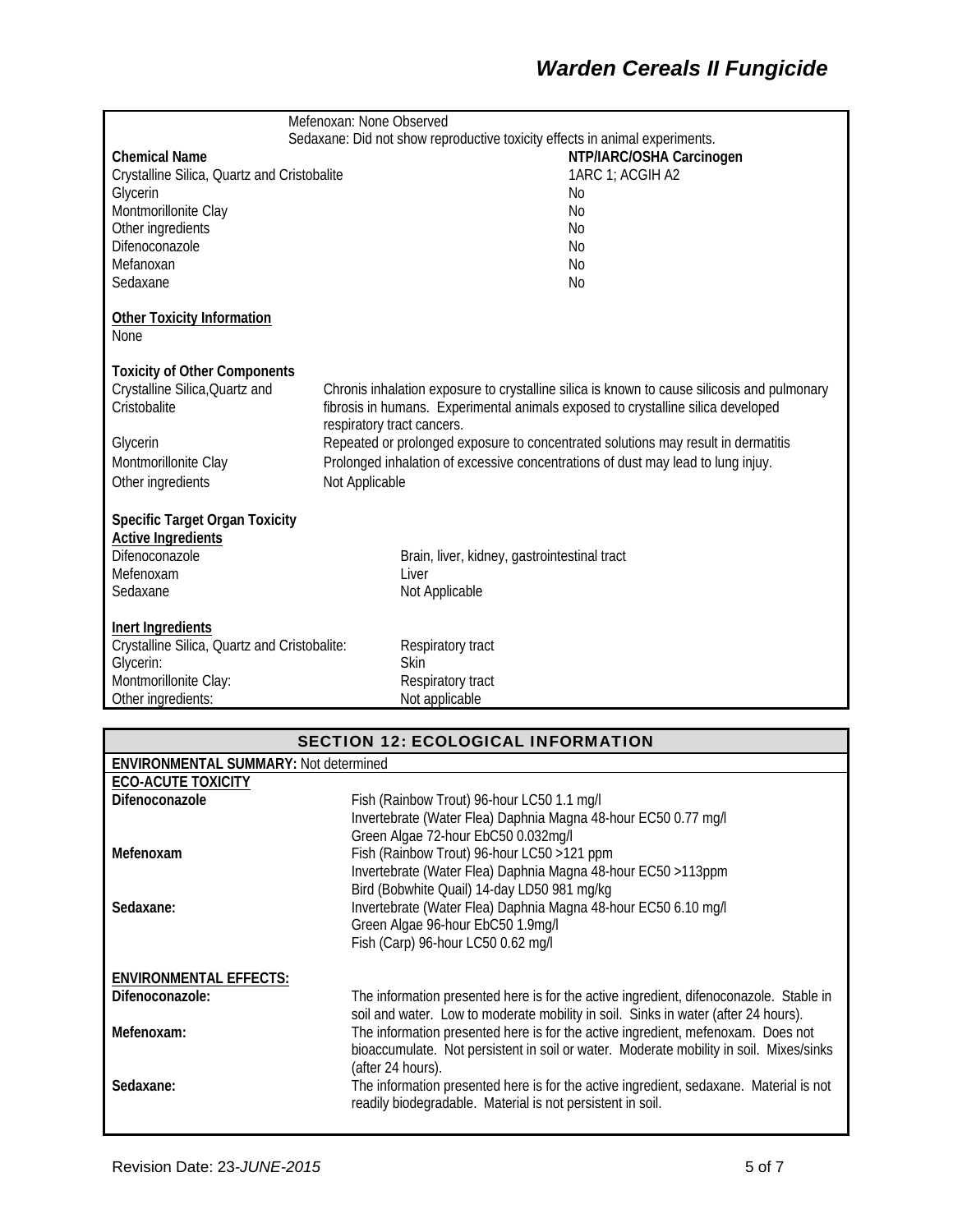### SECTION 13: DISPOSAL CONSIDERATIONS

**Waste:** Dispose of in accordance with applicable Federal, state and local laws and regulations. **Container:** Do not reuse product containers. Dispose of product containers, waste containers and residues in accordance with Federal, state and local laws and regulations.

**RCRA Characteristics:** It is the responsibility of the individual disposing of this product to determine the RCRA classification and hazard status of the waste.

#### SECTION 14: TRANSPORT INFORMATION

| DOT:     | This product is not regulated by the U.S. Department of Transportation as a hazardous material for ground    |
|----------|--------------------------------------------------------------------------------------------------------------|
| (Ground) | shipment.                                                                                                    |
| IMDG:    | Water Transport – International, Proper Shipping Name: Environmentally Hazardous Substance, Liquid, N.O.S.   |
| (Sea)    | (Difenoconazole), Marine Pollutant; Hazard Class: 9; Identification Number: UN 3082; Packing Group PG III.   |
| IATA:    | Proper shipping name: Environmentally Hazardous Substance, Liquid, N.O.S. (Difenoconazole); Hazard Class: 9; |
| (Air)    | Identification Number: UN 3082; Packing Group: PG III                                                        |
| TDG:     | Not determined                                                                                               |
| (Canada) |                                                                                                              |

#### SECTION 15: REGULATORY INFORMATION

**TSCA Inventory:** All components are listed or exempt from listing on the TSCA inventory, subject to FIFRA. **EPA Registration Number(s):** 100-1382-1381

This chemical is a pesticide product registered by the Environmental Protection Agency and is subject to certain labeling requirements under federal pesticide law. These requirements differ from the classification criteria and hazard information required for safety data sheets, and for workplace labels of non-pesticide chemicals. Following the hazard information as required on the pesticide label.

Caution: Causes moderate eye irritation. Avoid contact with eyes or clothing. Wear protective eyewear. Wash thoroughly with soap and water after handling and before eating, drinking, chewing gum, using tobacco, or using the toilet.

**SARA Title III Information:**

 **Section 302 - Extremely hazardous substances:** None listed

 **Section 311/312 – Hazard Categories:** Acute Health Hazard

 **Section 313 –** The following chemicals are subject to the reporting requirements of Section 313 of Title III, Superfund Amendments and Reauthorization Act of 1986 and 40 CFR 372:

None listed

**CERCLA -** This product contains the following chemicals which have a reportable quantity (RQ) under the Comprehensive Environmental Response, Compensation, and Liability Act (CERCLA):

Not Applicable

**California Proposition 65: WARNING:** This product contains a chemical known to the state of California to cause cancer and/or reproductive harm.

**U.S. State Worker and Community Right-To-Know (RTK) Information (CT, IL, MA, MN, NH, NJ, PA, RI): Chemical Name CAS # State(s)**  Silica, Crystalline

**Canadian Domestic Substances List:** Not determined

**WHMIS Classification:** This product is not approved for use in Canada. WHIMIS classification is not determined.